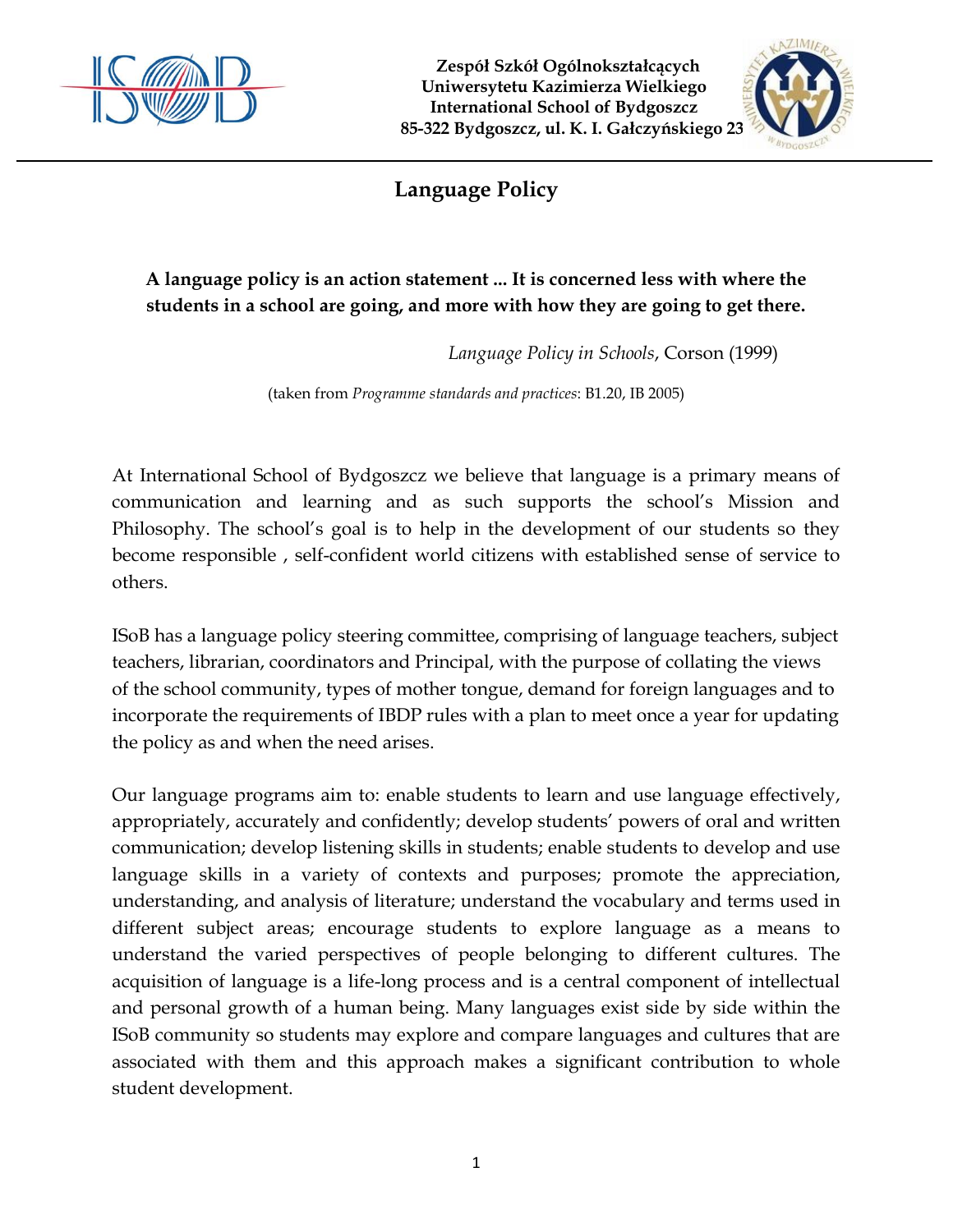

 **Zespół Szkół Ogólnokształcących Uniwersytetu Kazimierza Wielkiego International School of Bydgoszcz 85-322 Bydgoszcz, ul. K. I. Gałczyńskiego 23**



In providing quality education in English for students of all nationalities we acknowledge that English language learners will face a challenge hence the recognition of the important role that mainstream teachers play in developing students' language competence and a belief in the importance of mother tongue development. English as a Second Language Department, Special Educational Needs Department and Mother Tongue Support focus on developing proficiency in English as rapidly and effectively as possible in order to assist students in accessing the full educational programme and achieving the academic standards.

Every teacher at the International School of Bydgoszcz is a language teacher and recognizes the importance of this role within the IB philosophy. In addition to this, teachers are responsible for adapting their materials and teaching style to take into account the needs of students who are not native speakers of English. Subject teachers are encouraged to correct mistakes in English as well as content of written work and to provide missing vocabulary where feasible. Teachers should encourage students to speak English in class (except in Polish, French or Spanish classes). By integrating language into every aspect of the curriculum, we are teaching students the importance of culture, diversity, and sensitivity towards others which in turn enhances their personal growth, cognitive development, and facilitates international understanding. Through the strong emphasis on language, our goal is to foster a deep understanding about language and provide an opportunity for enjoyment, creativity, and intellectual stimulation through knowledge of language and literature.

### **Languages offered at International School of Bydgoszcz**

The language of instruction within the school is English and as such the key to student success in other subject areas lies in their level of competency in this language. English lessons have an obvious role to play in teaching and reinforcing language skills needed in other mainstream subjects. All subject areas, except our Group 2 Language acquisition are instructed in English.

 Group 1 - Studies in language and literature : English A Literature Higher Level/Standard Level, Polish A Literature HL/SL, Spanish A Literature HL/SL, German A Literature HL/SL, French A Literature HL/SL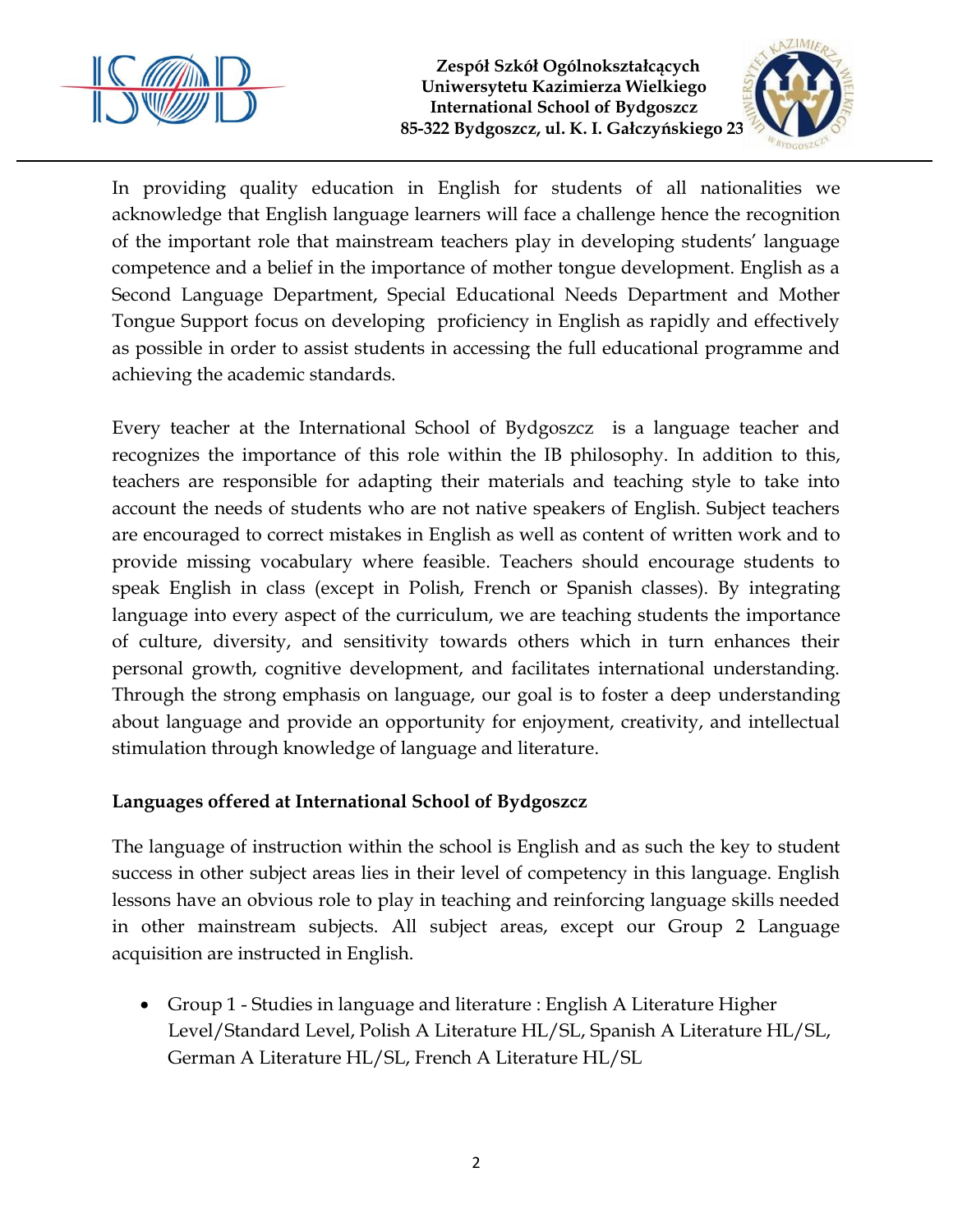



 Group 2 - Language acquisition : English B HL/SL, French B HL/SL/ab initio SL, Spanish B Hl/SL/ab initio SL, German B HL/SL/ ab initio SL

Every Diploma Programme student must take Language A (Group 1): Literature at Higher Level or Standard Level and at least one subject from Language acquisition (Group 2). Choice of language level in Group 2 depends upon the student's preference, level of proficiency and literacy in that language and her/his overall program of study.

### *Group 1*

*Literature A* is a literature course studied in the first language of the student or the language in which the student is most competent. This will normally be the language of the environment to which the student has been exposed from an early age. Students who intend to select three other HL subjects for their career or are not very confident in literature will be advised to take SL option. In the literature course, students will study some works that are originally written in a language different from the one being followed in their course. Students will write assignments, including a cross-cultural perspective, on these works. This will enable them to understand and appreciate the essence of the language.

Language Literature standard level may be studied as a school supported self-taught subject in the following circumstances:

- where no teacher of the language is available
- where an external teacher is unable to see the candidate(s) on a frequent and regular basis and is therefore unable to meet the internal assessment requirements of the language literature course.

The school supported self-taught option is not considered appropriate for entries of more than five candidates in any language literature standard level. All self-taught candidates for the same language A: literature should follow the same programme of study.

### The role of a school

The school must appoint a School-supported self- taught supervisor who teaches a course in studies in language and literature.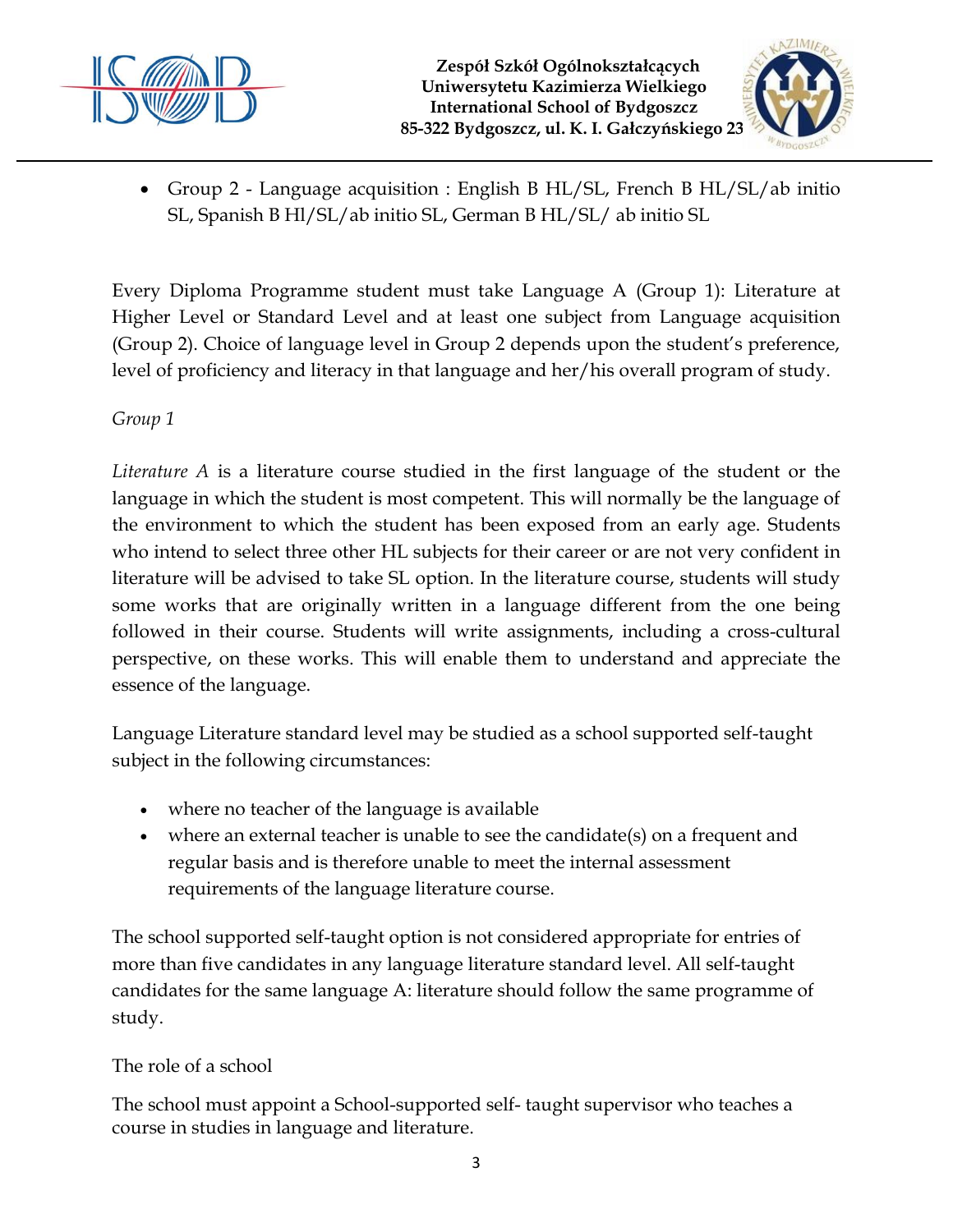



The supervisor will:

- guide in developing a booklist
- approve a booklist once completed, ensuring that it meets course requirements
- help to set a timeline of study

• help to choose which other language A classes you could attend to further your studies

- discuss the assessment components and the assessment criteria for the course
- meet with a student (s) at least once a week at a fixed time in your school timetable
- administer the individual oral component
- connect with the first and best language tutor
- be a resource for your literary studies
- give you access to past papers and exemplars.

ISoB assists parents in searching for a suitable mother tongue language teacher. Any additional costs (e.g. tutor's remuneration) are the sole responsibility of the parents/guardians. It is expected that external tutors will inform a School-supported self- taught supervisor of the student's progress on a regular basis.

### *Group2*

*Language B HL or SL* (a language learner who has had three or more years of experience with the language): Students learn to communicate effectively in a number of situations, from everyday exchanges to literary texts. In this way they develop mastery of language skills.

*Language ab initio SL* is for a beginner who has little or no experience of the language: Students gain a basic level of communication based on everyday exchanges and prescribed situations.

### **Standard Forms of Language and Handwriting**